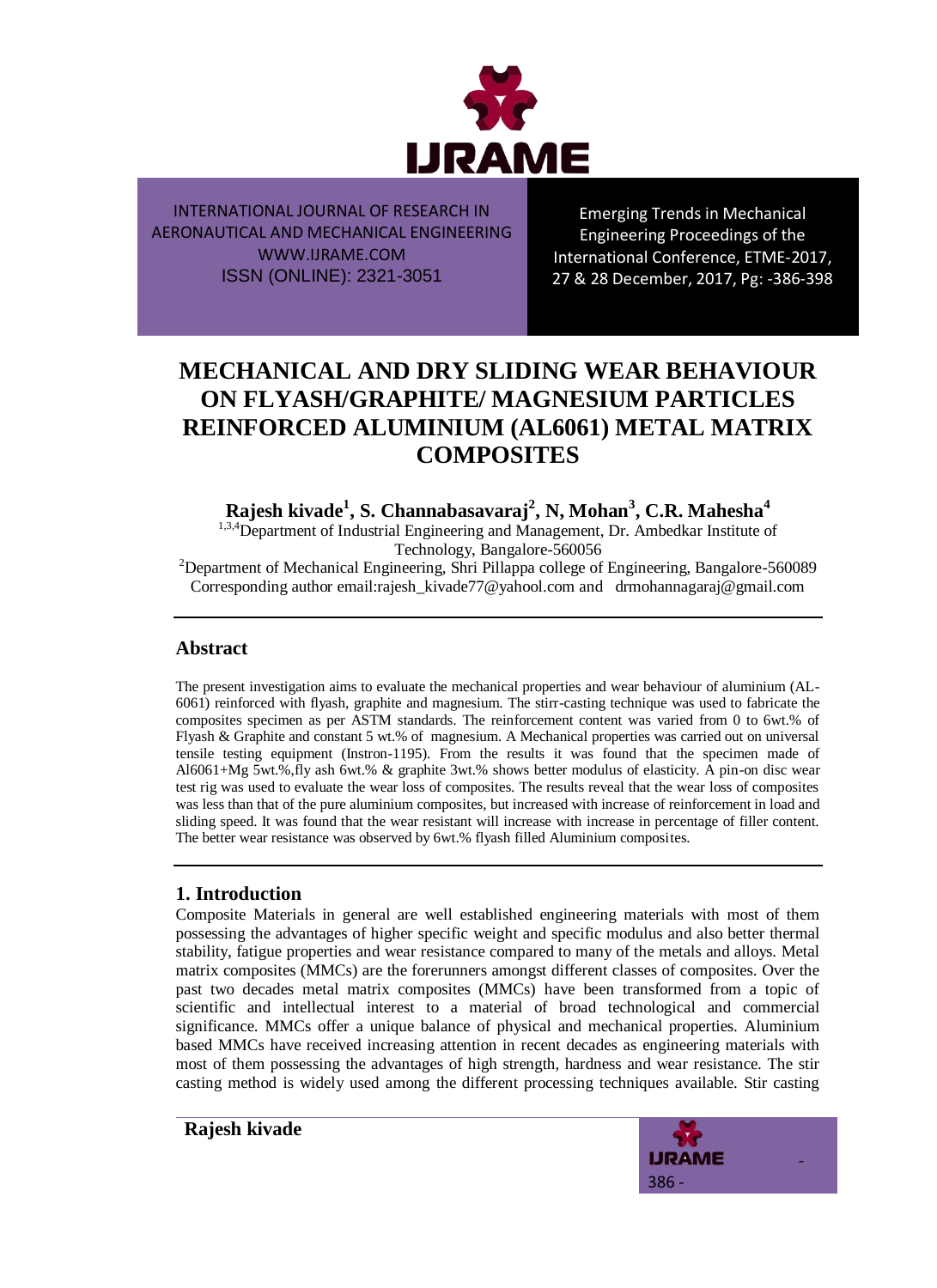

Emerging Trends in Mechanical Engineering Proceedings of the International Conference, ETME-2017, 27 & 28 December, 2017, Pg: -386-398

usually involves prolonged liquid-reinforcement contact, which can cause substantial interface reaction.

Wear is an important property in the selection of discontinuous reinforced Al MMCs. Wear is not an intrinsic material property but characteristics of the engineering system which depend on load, speed, temperature, hardness, and the environmental conditions. Wear performances of aluminum matrix composites reinforced with various reinforcements ranging from very hard ceramic particulates such as SiC and Al-6061 to a very soft material such as graphite have been reported to be superior when compared with unreinforced alloys. In this present investigation an attempt is to find the influence of wear parameters on dry sliding wear and to establish correlation between sliding speed, load, sliding distance of these parameters on dry sliding wear of the aluminum and its composite using DOE's techniques. It can be concluded that fly ash, a low cost reinforcement can be used to make the composite material suitable for tribological applications From the literature review, it can be concluded that in order to study the influence of the Graphite and weight fraction of reinforced of fly ash as reinforcement on the aluminum alloy (Al-6061) composite and to study its effect on mechanical and tribological properties weight fraction of fly ash have been selected in the present study. Even though some of earlier investigations showed that the mechanical properties will be enhanced with increase in particle size, but a systematic study has not been carried out. Hence an attempt is made to the influence of these parameters on the various properties so as to explore it as an interesting and useful engineering material. The poor wettability of the phases in the matrix is the major problem at higher weight fraction of reinforcement, due to this problem the strength decreases after certain limit. From this problem we can overcome by adding small amount of Magnesium and by pre heating the composites and the die. The incorporation of fly ash particles in aluminium Alloy has the potential for conserving energy intensive aluminium, and thereby reducing the cost of aluminium products, and at the same time causing a reduction in the weight of the products. Graphite and graphite powders are widely used in industrial applications for their excellent dry lubricating properties. So, if a solid lubricant like graphite is contained in the aluminium alloy, it can be released automatically during the wear process [1]. HMMCs containing up to 15% fly ash and SiC particles could be easily fabricated. Uniform distribution of fly ash was observed in the matrix. The fluidity and density of HMMCs decreases, whereas hardness increases with increase in percentage of particulates. The tensile strength, compression strength, and the impact strength increases with increase in percentage of particulates [2]. By varying the reinforcing particulate from 0% to 4% found that as the graphite content was increased, there were significant reduction in hardness and monotonic increases in the ductility, ultimate tensile strength (UTS).The graphite contents used for the preparation of the composites were 0%, 1%, 2% and 4%. This is because graphite compositions of 7% and above would lead to rejection from the melt [4].J.Babu rao et al. given results that with increasing the amount of fly ash the density of the composites was decreased and the hardness was increased. The increase in compression strength was observed with increase in amount of fly ash. Fly ash

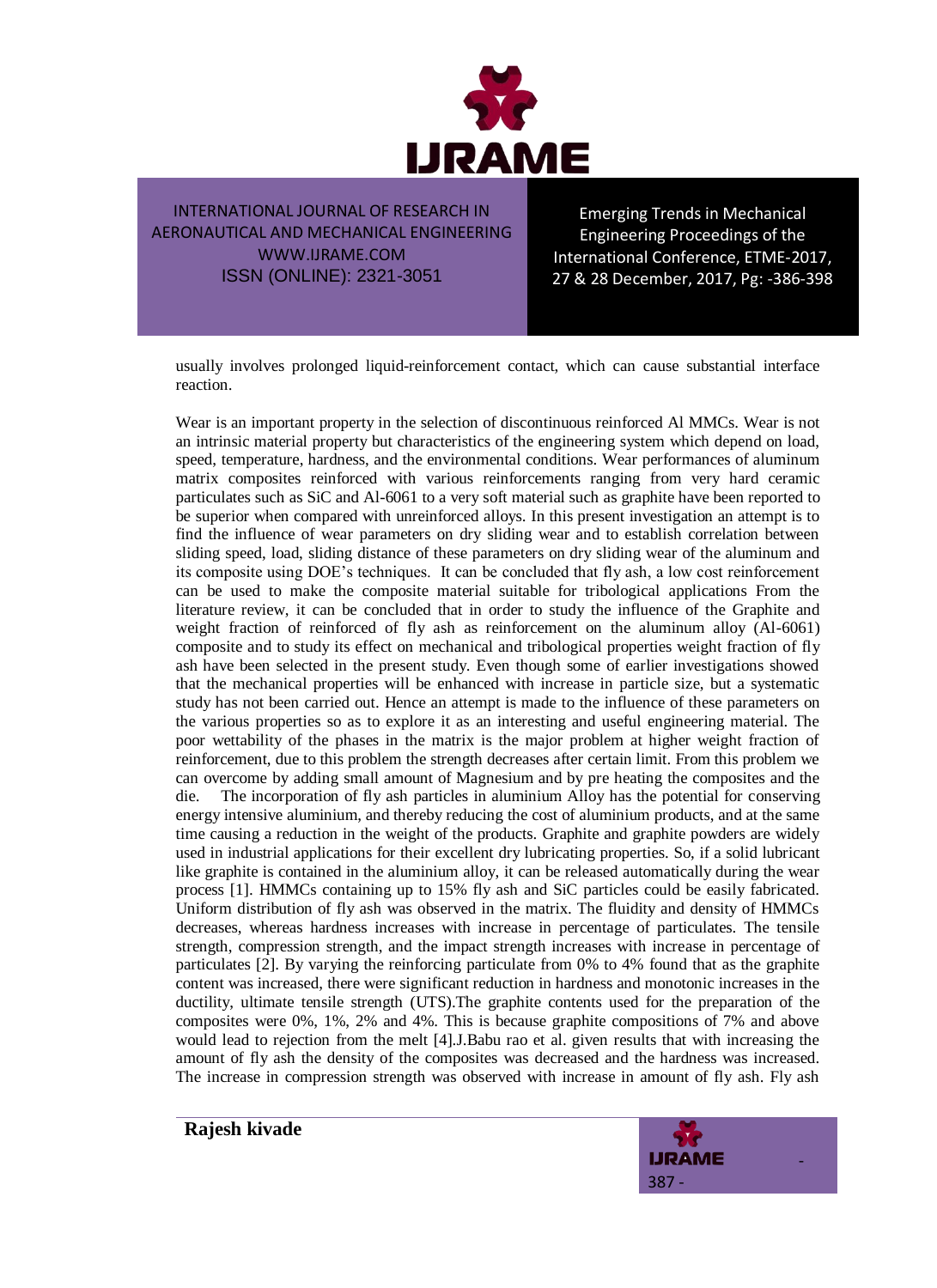

Emerging Trends in Mechanical Engineering Proceedings of the International Conference, ETME-2017, 27 & 28 December, 2017, Pg: -386-398

particles lead to an enhanced pitting corrosion of the aluminum –fly ash (ALFA) composites in comparison with unreinforced matrix (AA 2024 alloy).

Experimental investigation of hybrid metal matrix composites with fly ash and graphite reinforced aluminum alloy (Al 6061) composites samples, processed by stir casting route are reported. The aluminum alloy was reinforced with 3 wt. %, 6 wt. %, 9 wt. % fly ash and fixed 3 wt. % of graphite to mixture the hybrid composite. Hardness of the hybrid composite were tested it was found that when the hardness of the hybrid composites can be increased when compared to (Al 6061)[9].

## **2. Preparation of MMCs**

Fly ash / graphite reinforced Aluminium alloy (Al6061) composites, processed by stir casting route were used in this work. Liquid metallurgy route was used to synthesize the hybrid composite specimens. The matrix alloy was first superheated above its melting temperature and then the temperature was lowered gradually until the alloy reached a semisolid state. The required quantities of fly ash (3, 6 Wt. %), graphite (3,6 Wt % ) and magnesium (5 Wt% constant) powder were taken in containers. Then the fly ash and graphite was heated to 450°C and maintained at that temperature for about 20 minutes. Fig 3.1 shows the furnace and stirrer. A vortex was created in the melt due to continuous stirring by a mechanical stirrer. At this stage, the blended mixture of preheated fly ash and graphite particles were introduced into the slurry and the temperature of the composite slurry was increased until it was in a fully liquid state. Small quantities of magnesium (5 Wt % fixed) were added to the molten metal to enhance wettability of reinforcements with molten aluminium. Stirring was continued for about 5 minutes until the interface between the particle and the matrix promoted wetting and the particles were uniformly dispersed. The melt was then superheated above the liquidus temperature and solidified in mould to obtain desired samples. Nitrogen gas was used as a degasified.



Fig 3.1: Stir casting Method



**Rajesh kivade**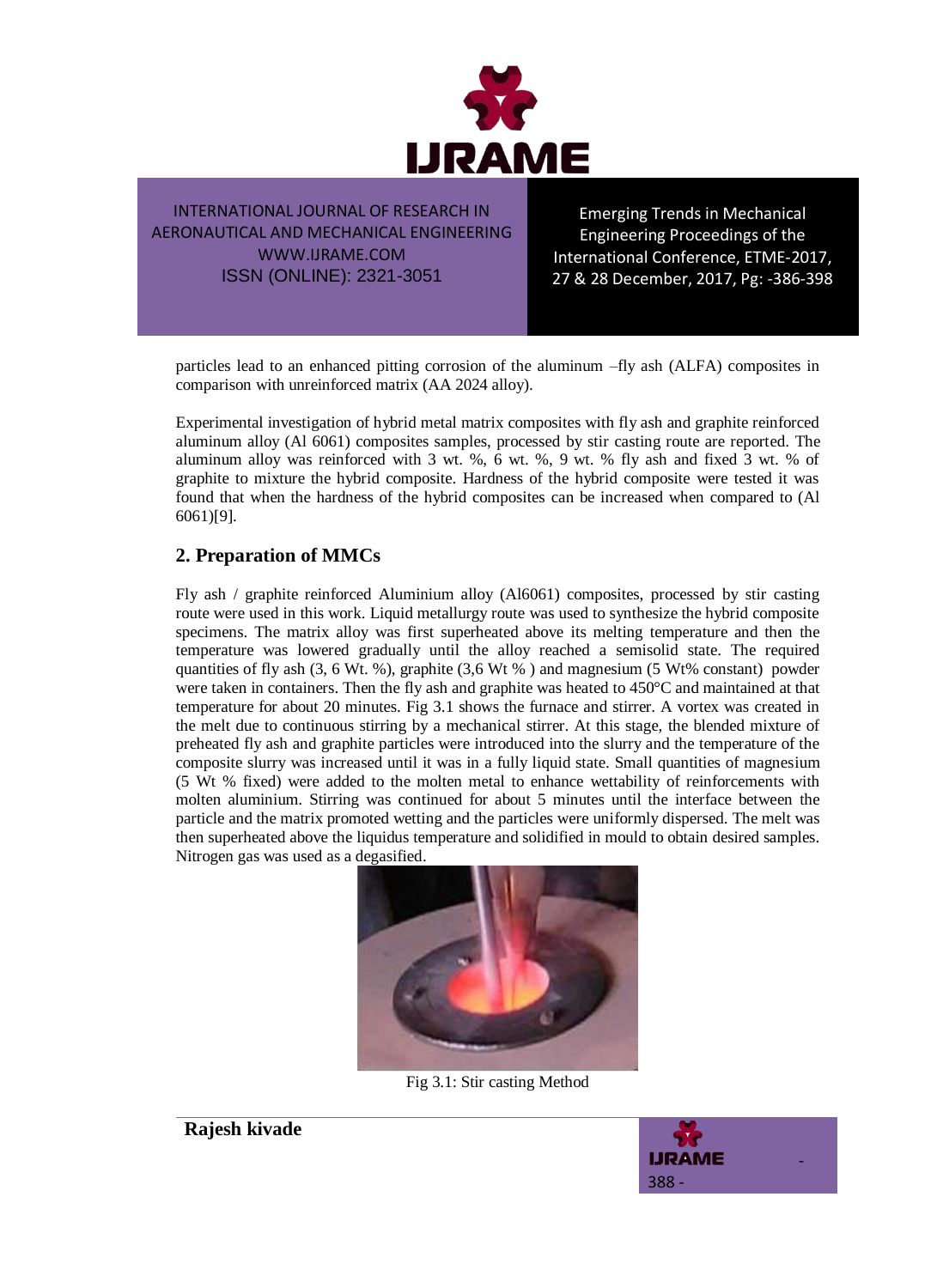

Emerging Trends in Mechanical Engineering Proceedings of the International Conference, ETME-2017, 27 & 28 December, 2017, Pg: -386-398

## **3. Fabrication Process Parameters**

## **3.1. Stirring speed**

Stirring speed is the important process parameter as stirring is necessary to help in promoting wettability i.e. bonding between matrix & reinforcement. Stirring speed will directly control the flow pattern of the molten metal. Parallel flow will not promote good reinforcement mixing with the matrix. Hence flow pattern should be controlled turbulence flow. Pattern of flow from inward to outward direction is best. In this research work we kept speed from 300-600 rpm. As solidifying rate is faster it will increase the percentage of wettability.

### **3.2 Stirring temperature**

Stirring temperature is related to the melting temperature of matrix i.e. aluminum. Aluminum generally melts at 650˚C. The processing temperature is mainly influence the viscosity of Al matrix. The change of viscosity influences the particle distribution in the matrix. It also accelerates the chemical reaction b/w matrix and reinforcement. In order to promote good wettability we had kept operating temperature at 630°C which keeps Al (6061) in semisolid state.

#### **3.3 Reinforcement pre-heat temperature**

Reinforcement was preheated at a specified 500˚C temperature 30 min in order to remove moisture or any other gases present within reinforcement. The preheating of also promotes the wettability of reinforcement with matrix.

### **3.4 Addition of Mg**

Addition of Magnesium enhances the wettability. However increase the content above 1wt. % increases viscosity of slurry and hence uniform particle distribution will be difficult.

#### **3.5 Stirring time:**

Stirring promotes uniform distribution of the particles in the liquid and to create perfect interface bond b/w reinforcement and matrix. The stirring time b/w matrix and reinforcement is considered as important factor in the processing of composite. For uniform distribution of reinforcement in matrix in metal flow pattern should from outward to inward.

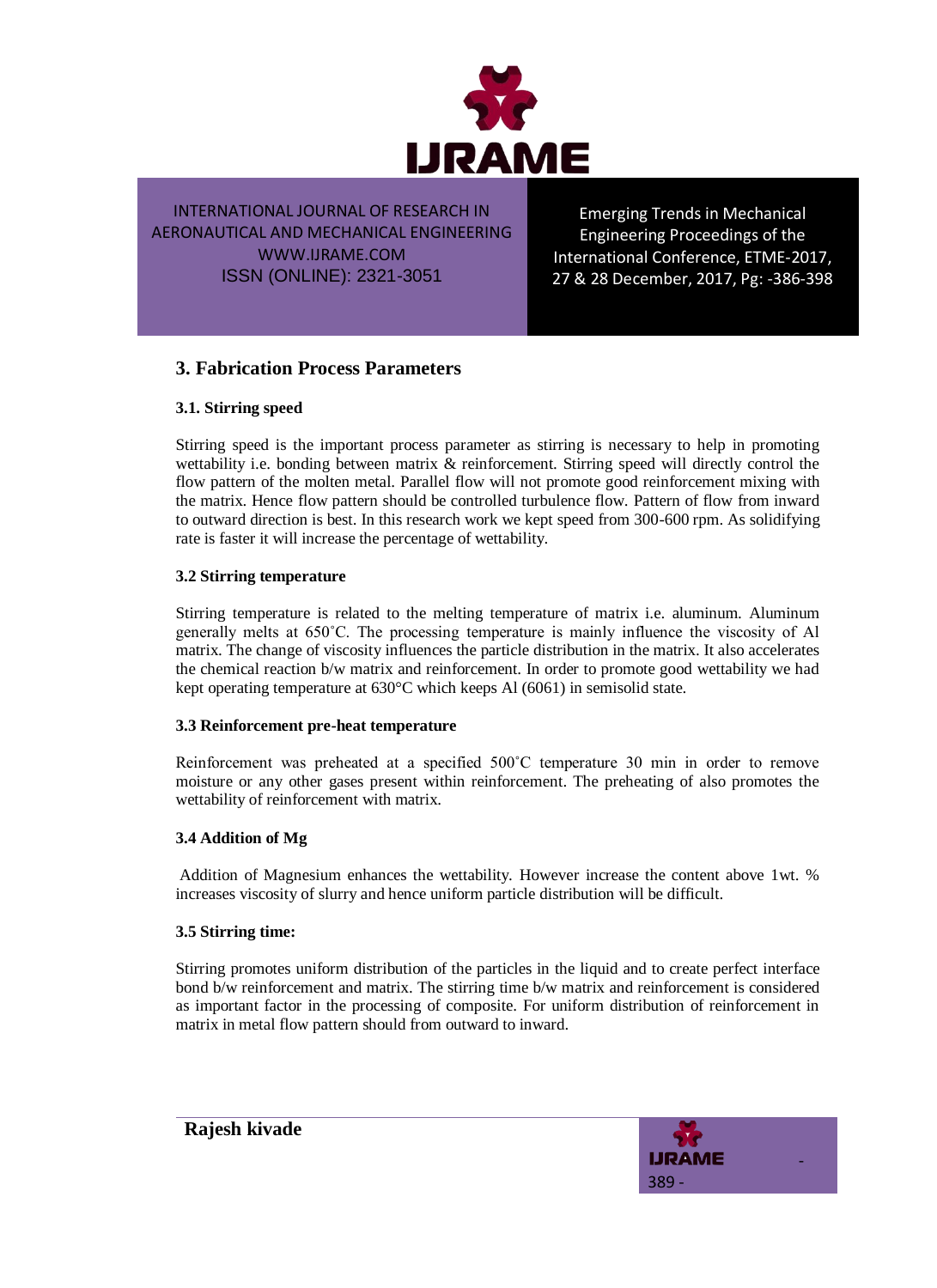

Emerging Trends in Mechanical Engineering Proceedings of the International Conference, ETME-2017, 27 & 28 December, 2017, Pg: -386-398

## **4. Results and Discussions**

The Metal Matrix Composites of aluminium 6061 reinforced with magnesium (constant proportion, 5% by weight), Graphite and Fly ash has got improved properties than the pure aluminium 6061 alloy. Following are the Graphs representing the properties of the various compositions.

#### **4.1 Tensile Test**

Tensile test specimens were prepared from the mmc according to the ASTM standards. Tensile tests were carried out in a universal testing machine on a INSTRON 1195 machine. The nature of the graph obtained for all the composition of composites is same but varying the values. Aluminium being the more ductile material, it is very difficult to find yield point.

The parallel line is drawn to a curve at 0.2% of strain value. The point of intersection of parallel line to the curve of stress strain diagram gives the yield point on the curve. The horizontal line which meets the stress axis drawn from the intersection point gives the proof stress value.

#### **4.1.1 Al 6061**



#### Fig 4.1.1: S-S Curve of composite for Al6061

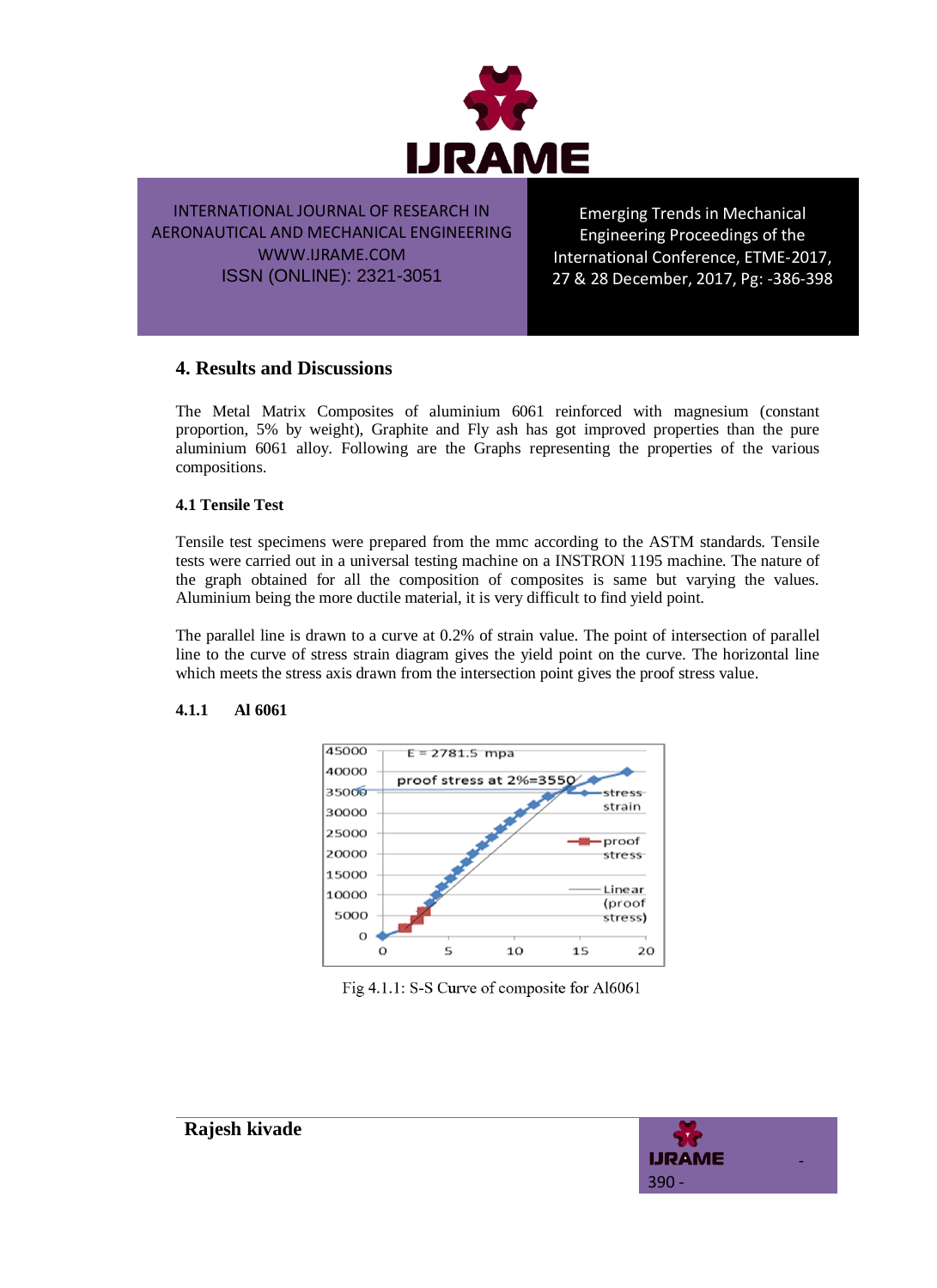

Emerging Trends in Mechanical Engineering Proceedings of the International Conference, ETME-2017, 27 & 28 December, 2017, Pg: -386-398

Al  $6061 + 5\%$  Mg + 3% Fly ash  $4.1.2$ 



Fig 4.1.2: S-S Curve of composite for 3% fly ash

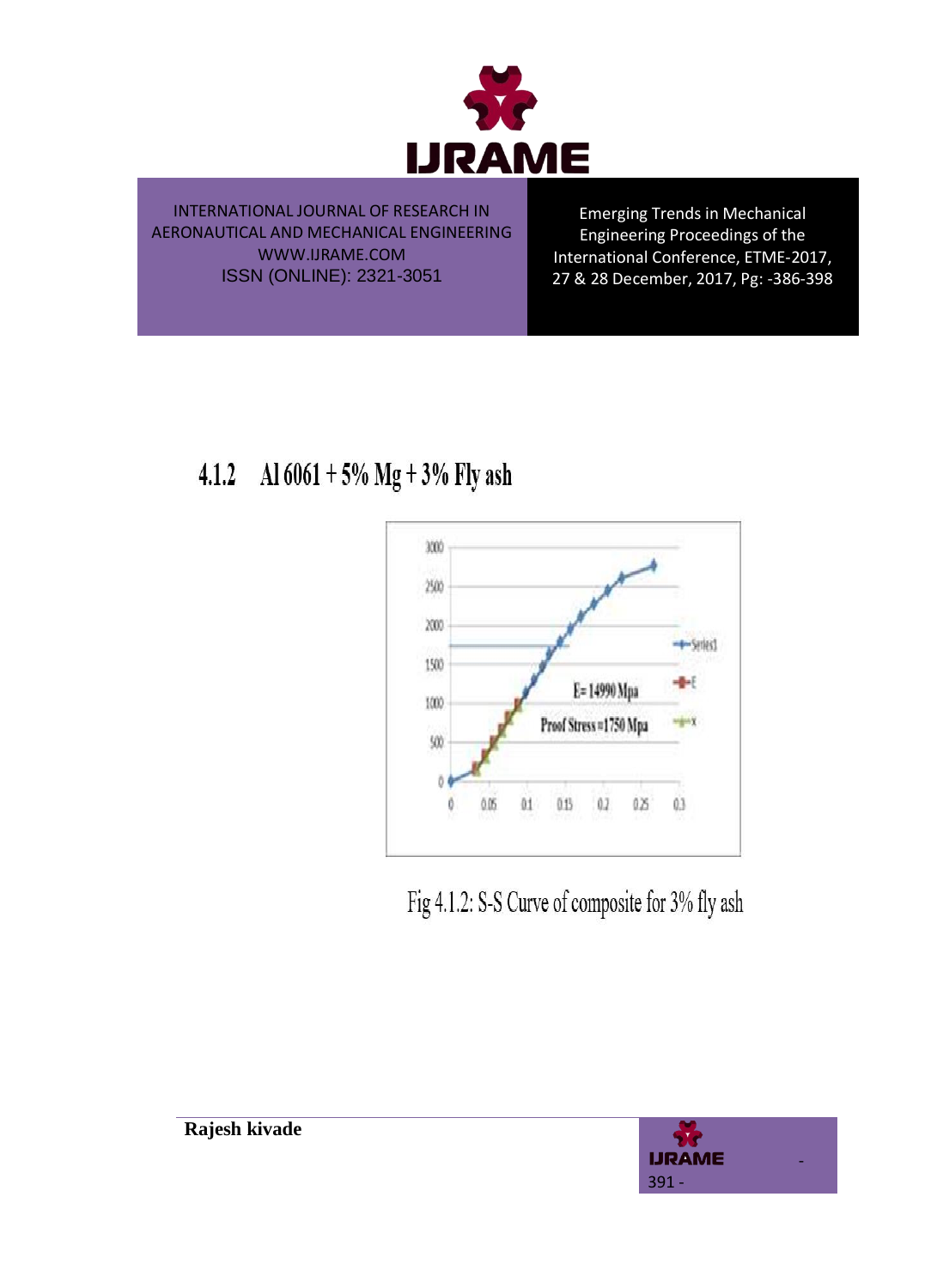

Emerging Trends in Mechanical Engineering Proceedings of the International Conference, ETME-2017, 27 & 28 December, 2017, Pg: -386-398

#### 4.1.3 Al6061, Mg=5%, flyash=6%



Fig 4.1.3: S-S Curve of composite for 6% fly ash

#### Al 6061, Mg=5 %, Fly ash =  $3\%$ , Graphite =  $3\%$  $4.1.4$



Fig 4.1.4: S-S Curve of composite for 3% fly ash, 3% graphite

#### 4.1.5: Al 6061, Mg=5%, Fly ash =6%, Graphite =  $3\%$



Fig 4.1.5: S-S Curve of composite for 3% fly ash, 6% graphite



**Rajesh kivade**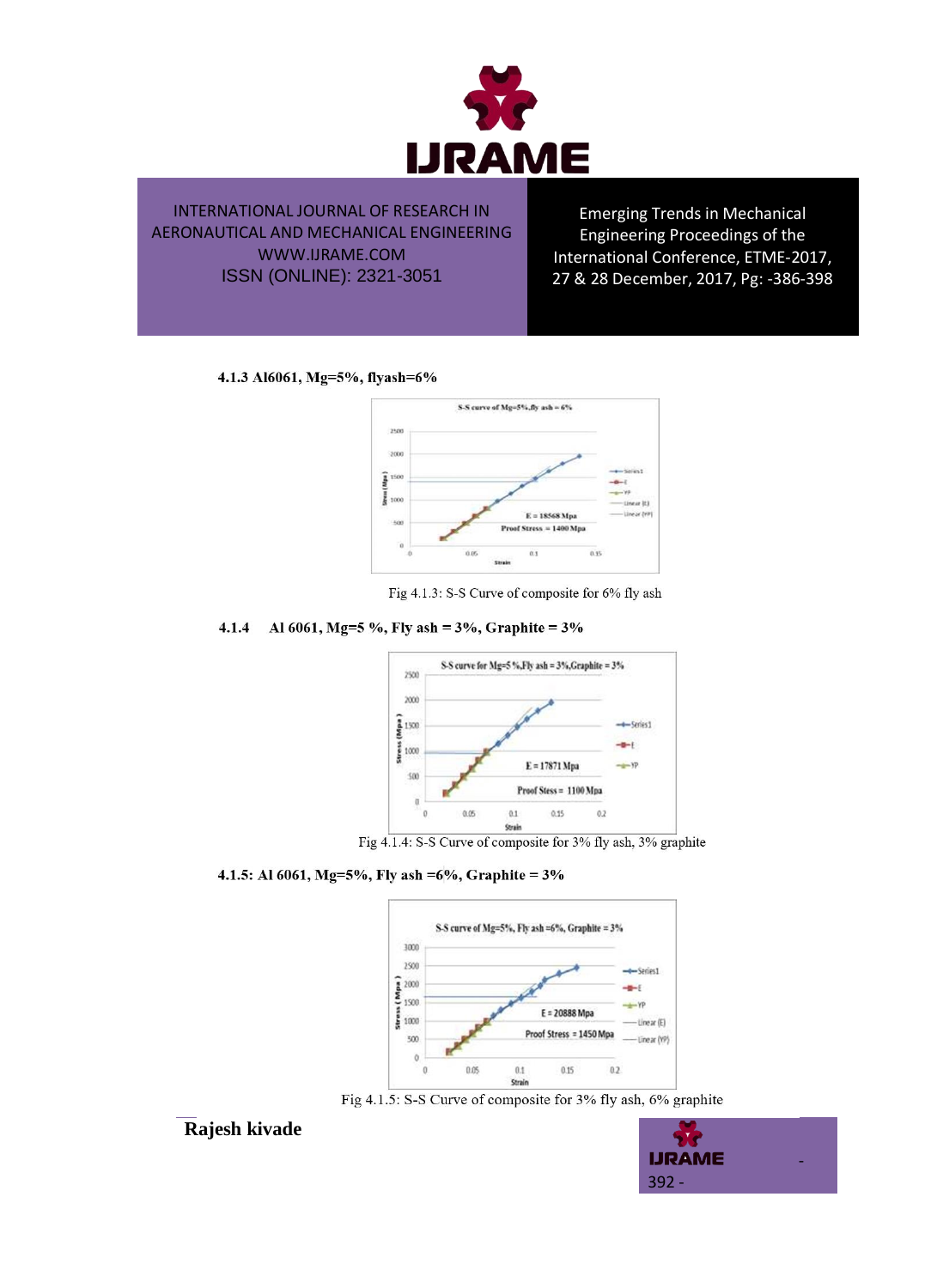

Emerging Trends in Mechanical Engineering Proceedings of the International Conference, ETME-2017, 27 & 28 December, 2017, Pg: -386-398

4.1.6 Al 6061 + Mg=5%, Fly ash= 6%, Graphite = 6%



Fig 5.1.6: S-S Curve of composite for 6% fly ash, 6% graphite

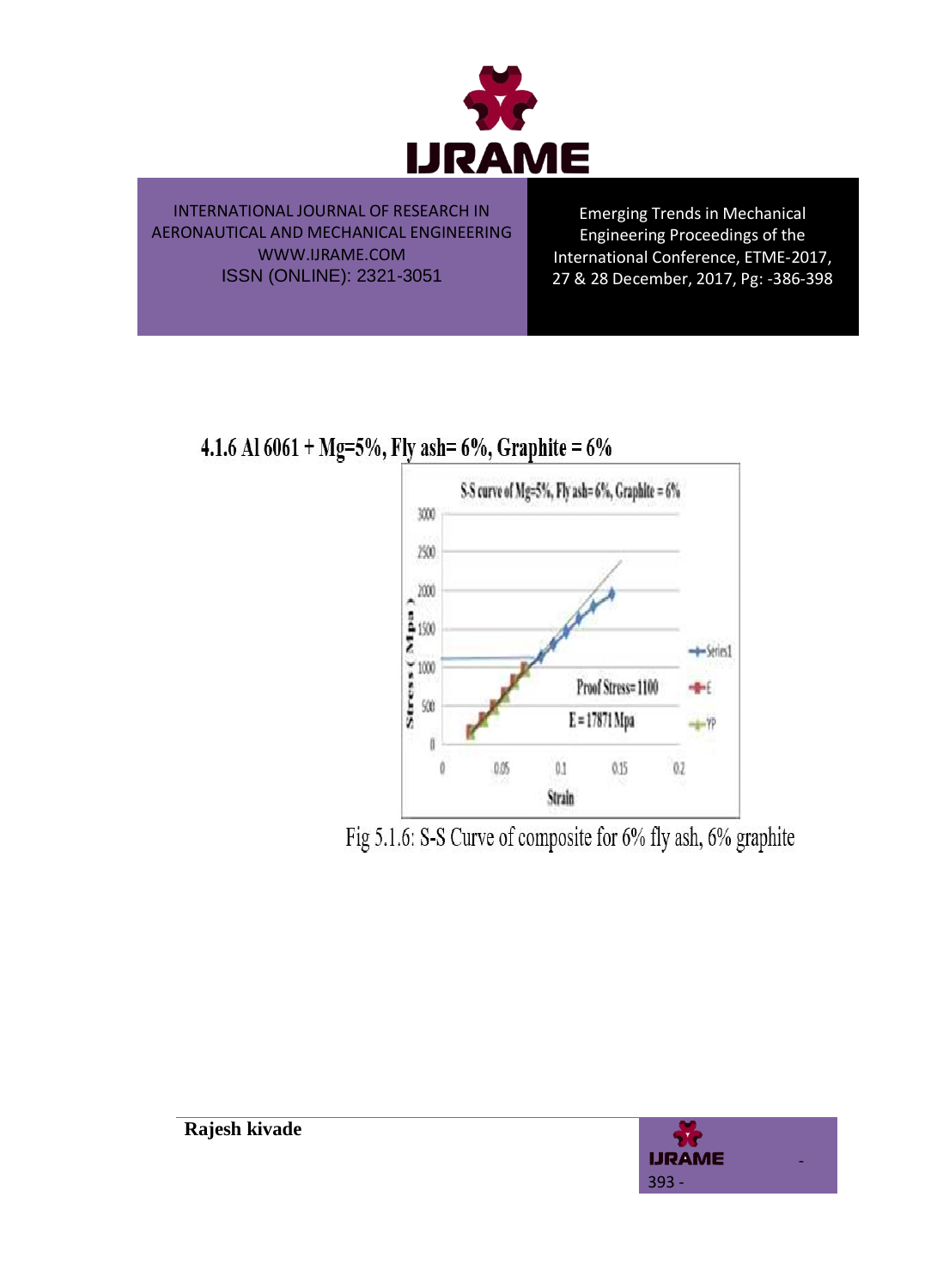

Emerging Trends in Mechanical Engineering Proceedings of the International Conference, ETME-2017, 27 & 28 December, 2017, Pg: -386-398

| Sl.<br>no               | Composition                                | Modules of<br>elasticity<br>$(E)$ Mpa | Proof<br>stress at<br>2%<br>Mpa |
|-------------------------|--------------------------------------------|---------------------------------------|---------------------------------|
| $\mathbf{1}$            | A16061                                     | 2781.5                                | 3550                            |
| $\mathbf{2}$            | Al 6061, Mg 5%, Fly ash 3 %                | 14990                                 | 1750                            |
| 3                       | Al 6061, Mg 5%, Fly ash 6 %                | 18568                                 | 1400                            |
| $\overline{\mathbf{4}}$ | Al 6061, Mg 5%, Fly ash 3%, Graphite 3%    | 17871                                 | 1100                            |
| 5                       | Al $6061$ , Mg 5%, Fly ash 6%, Graphite 3% | 20888                                 | 1450                            |
| 6                       | Al $6061$ , Mg 5%, Fly ash 6%, Graphite 6% | 17871                                 | 1100                            |

|  | Table 1: Mechanical Property |  |
|--|------------------------------|--|
|  |                              |  |

#### 4.1.7 Comparison of Tensile properties of composite



Fig 5.1.7: Comparison of Tensile properties of composite

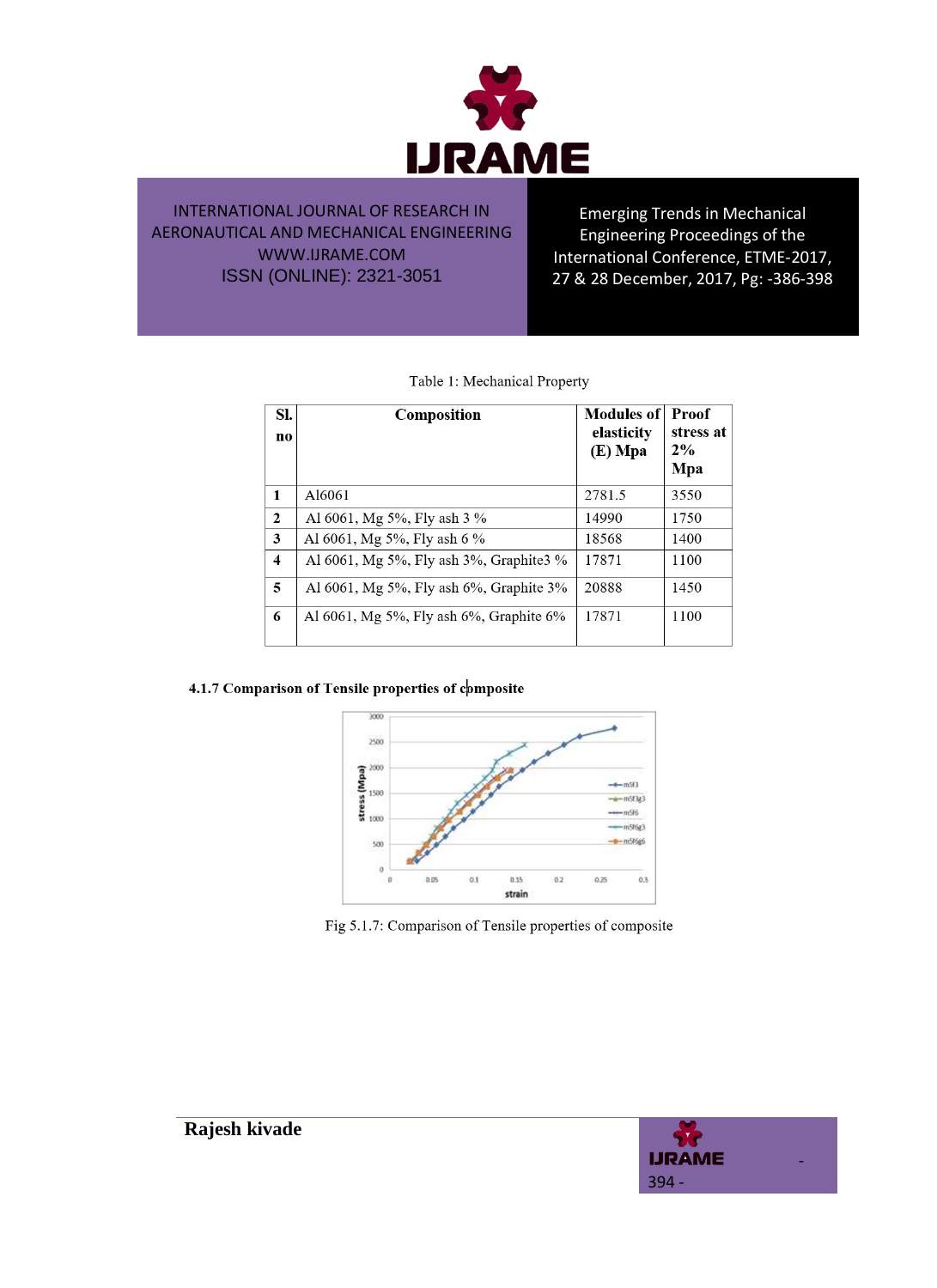

Emerging Trends in Mechanical Engineering Proceedings of the International Conference, ETME-2017, 27 & 28 December, 2017, Pg: -386-398

## **5. Sliding Wear test**

Wear is the progressive loss of materials from contacting surfaces relative in motion. Along with fatigue and corrosion, wear has been known as one of the three major factors limiting the life and performance of an engineering component and an engineering system, whether the system is as big as a heavy machine, or as small as a tiny electronic device.

The measurement of wear is the most important property evaluation as all the mechanical parts are subjected to wear. Therefore the tribological measures describe the operating condition of the parts. Following table gives the reading of wear test. The wear rate can also be calculated to determine how much material in gm is removed per mm of the specimen. In a pin-on-disc wear tester, a pin is loaded against a flat rotating disc specimen such that a circular wear path is described by the machine. The machine can be used to evaluate wear and friction properties of materials under pure sliding conditions. Either disc or pin can serve as specimen, while the other as counter face. Pin with various geometry can be used. A convenient way is to use ball of commercially available materials such as bearing steel, tungsten carbide or alumina (Al2O3) as counter face, so that the name of ballon-disc is used. The wear can be obtained either in the form of volume loss or mass loss. If the mass loss is considered then the wear rate is the ratio of wear to the sliding distance. The equation of wear is given below:

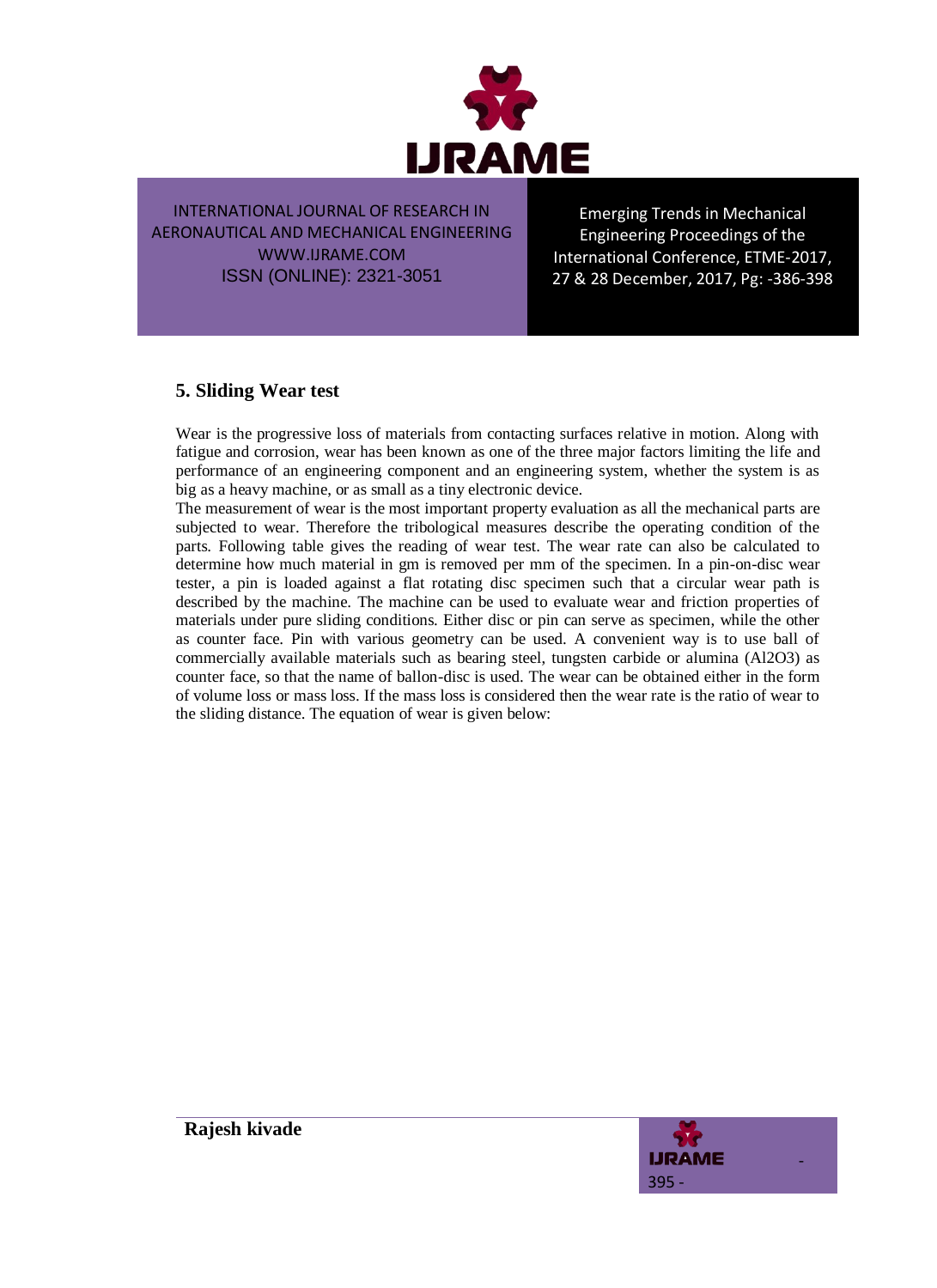

Emerging Trends in Mechanical Engineering Proceedings of the International Conference, ETME-2017, 27 & 28 December, 2017, Pg: -386-398

#### Wear rate = Wear loss/ (Sliding Distance \* load)

| Where,                     |          |              |       |         |                |             |             |                 |
|----------------------------|----------|--------------|-------|---------|----------------|-------------|-------------|-----------------|
|                            | Diameter | Applied      | Speed | Initial | Final          | Wear        | % Wear      | Wear rate       |
| Compositi                  | Of       | load         |       | Weight, | Weight,        | $(w_1-w_1)$ | $(w_1-w_1)$ | Wear/ $(\pi D)$ |
| on                         | Specimen | (kg)         | rpm   | $W_1$   | W <sub>2</sub> | (gm)        | $(w_1)$     | 1n              |
|                            | (mm)     |              |       | (gm)    | (gm)           |             |             | gm/m            |
| Pure Al                    | 6        | 0.5          | 1000  | 2.723   | 2.720          | 0.003       | 0.110173    | 0.001194        |
| 6061                       | 6        | $\mathbf{1}$ | 1000  | 2.582   | 2.581          | 0.001       | 0.03873     | 0.000398        |
|                            | 6        | 1.5          | 1000  | 2.586   | 2.581          | 0.005       | 0.193349    | 0.00199         |
| Al $6061 +$                | 6        | 0.5          | 1000  | 2.571   | 2.570          | 0.001       | 0.038895    | 0.000398        |
| $Mg 5% +$<br>Fly ash 3     | 6        | 1            | 1000  | 2.570   | 2.569          | 0.001       | 0.038911    | 0.000398        |
| $\frac{0}{0}$              | 6        | 1.5          | 1000  | 2.569   | 2.567          | 0.002       | 0.077851    | 0.000796        |
| Al $6061 +$                | 6        | 0.5          | 1000  | 2.611   | 2.610          | 0.001       | 0.0383      | 0.000398        |
| Mg 5%                      | 6        | $\mathbf 1$  | 1000  | 2.610   | 2.607          | 0.003       | 0.114943    | 0.001194        |
| $+Fly$ ash 6<br>$\%$       | 6        | 1.5          | 1000  | 2.607   | 2.604          | 0.003       | 0.115075    | 0.001194        |
| Al $6061 +$<br>$mg 5% +$   | 6        | 0.5          | 1000  | 2.473   | 2.472          | 0.001       | 0.040437    | 0.000398        |
| Fly ash<br>$3%+$           | 6        | $\mathbf{1}$ | 1000  | 2.472   | 2.470          | 0.002       | 0.080906    | 0.000796        |
| Graphite3<br>$\frac{0}{0}$ | 6        | 1.5          | 1000  | 2.470   | 2.469          | 0.001       | 0.040486    | 0.000398        |
| Al $6061 +$                | 6        | 0.5          | 1000  | 2.732   | 2.731          | 0.001       | 0.036603    | 0.000398        |
| $mg 5% +$<br>Fly ash 6%    | 6        | 1            | 1000  | 2.731   | 2.729          | 0.002       | 0.073233    | 0.000796        |
| $+$ Graphite<br>3%         | 6        | 1.5          | 1000  | 2.729   | 2.722          | 0.007       | 0.256504    | 0.002787        |
| Al $6061 +$                | 6        | 0.5          | 1000  | 2.706   | 2.703          | 0.003       | 0.110865    | 0.001194        |
| $mg 5% +$<br>Fly ash 6%    | 6        | 1            | 1000  | 2.703   | 2.701          | 0.002       | 0.073992    | 0.000796        |
| $+$ Graphite<br>6%         | 6        | 1.5          | 1000  | 2.701   | 2.700          | 0.001       | 0.037023    | 0.000398        |

## **6. Conclusions**

The Metal Matrix Composites of aluminium 6061 reinforced with magnesium (constant proportion, 5% by weight), Graphite and Fly was prepared by the stir casting method with Al6061 as the matrix

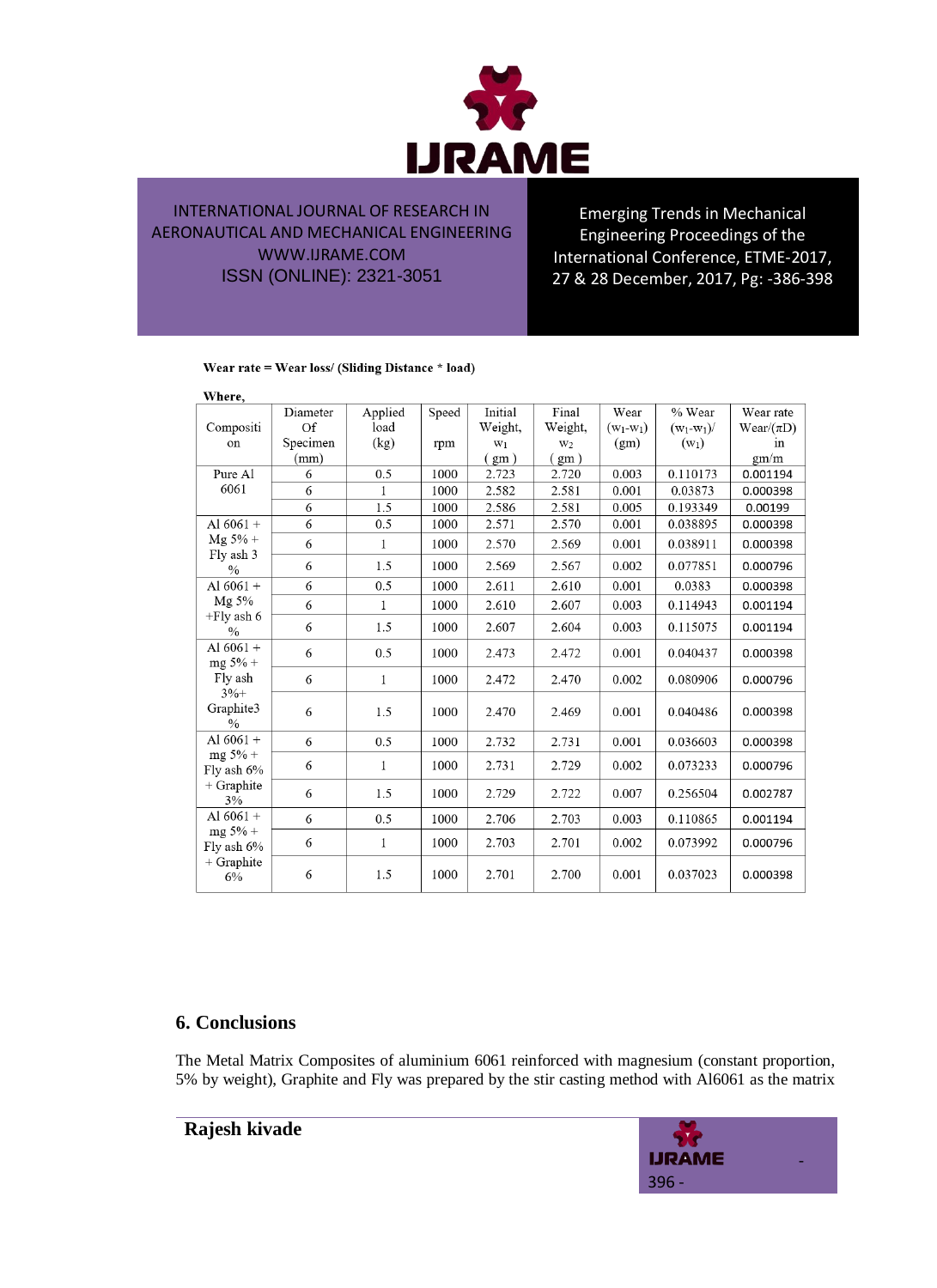

Emerging Trends in Mechanical Engineering Proceedings of the International Conference, ETME-2017, 27 & 28 December, 2017, Pg: -386-398

and Fly ash as the reinforcement. The various weight fractions of fly ash and Graphite were used with fixing Al-6061& mg. The Tensile Strength and Hardness increased with the increase in the weight fraction of reinforced fly ash. The enhancement in the mechanical properties can be well attributed to the high dislocation density. However, for composites with more than 15% weight fraction (from literature survey) of fly ash particles, the tensile strength was seen to be decreasing.

The following conclusions are obtained from the experimental work,

- 1. For 3% addition of fly ash, the modulus of elasticity is increased by 23.86%, proof stress is decreased by 20 %, wear rate is increased by 50%.
- 2. For 3% increase in graphite, the modulus of elasticity is increased by 19.2194%, proof stress decreased by 37.14%, wear rate is decreased by 50%.
- 3. For 3% addition of fly ash and 3% increase in graphite the modulus of elasticity is increased by 39.34%, proof stress decreased by 17%, no change in the wear rate.
- 4. For 3% addition of fly ash and 6% increase in graphite the modulus of elasticity is increased by 19.219%, proof stress decreased by 37.142%, wear rate is decreased by 50%.
- 5. From the above data the stiffness of the material seems to increase for every 3% addition of fly ash and 3% addition of graphite, decrease in proof stress indicates that the plastic deformation can be done easily.

## **7. References**

- [1]. A. Anandha Moorthy, Dr. N. Natarajan, R. Sivakumar, M. Manojkumar, M. Suresh, 2012, Dry Sliding Wear and Mechanical Behavior of Aluminium/Fly ash/Graphite Hybrid Metal Matrix Composite Using Taguchi Method, International Journal of Modern Engineering Research (IJMER) Vol.2, Issue.3, pp-12241230.
- [2]. A. Manna, H.S. Bains, P.B. Mahapatra, 2011, Experimental study on fabrication of Al-Al2O3/Grp metal matrix composites, Journal of Composite Materials.
- [3]. A. R. K. Swamy, A. Ramesha, G.B. Veeresh Kumar, J. N. Prakash, 2011, Effect of Particulate Reinforcements on the Mechanical Properties of Al6061-WC and Al6061-Gr MMCs, Journal of Minerals & Materials Characterization & Engineering, Vol. 10, No.12, pp.1141- 1152 .
- [4]. Abdalla Alrashdan, Ahmad T. Mayyas, Adel Mahamood Hassan, Mohammed T. Hayajneh, 2011, Drilling of Al--Mg--Cu alloys and Al-Mg-Cu/SiC composites, Journal of Composite **Materials**
- [5]. Adel Mahmood Hassan, Ghassan Mousa Tashtoush, Jafar Ahmed Al-Khalil, 2007, Effect of Graphite and/or Silicon Carbide Particles Addition on the Hardness and Surface Roughness of Al-4 wt% Mg Alloy, Journal of Composite Materials.
- [6]. J Babu Rao, Venkata Rao, I Narasimha Murthy, NRMR Bhargava, 2012, Mechanical properties and corrosion behaviour of fly ash particles reinforced AA 2024 composites, Journal of Composite Materials .